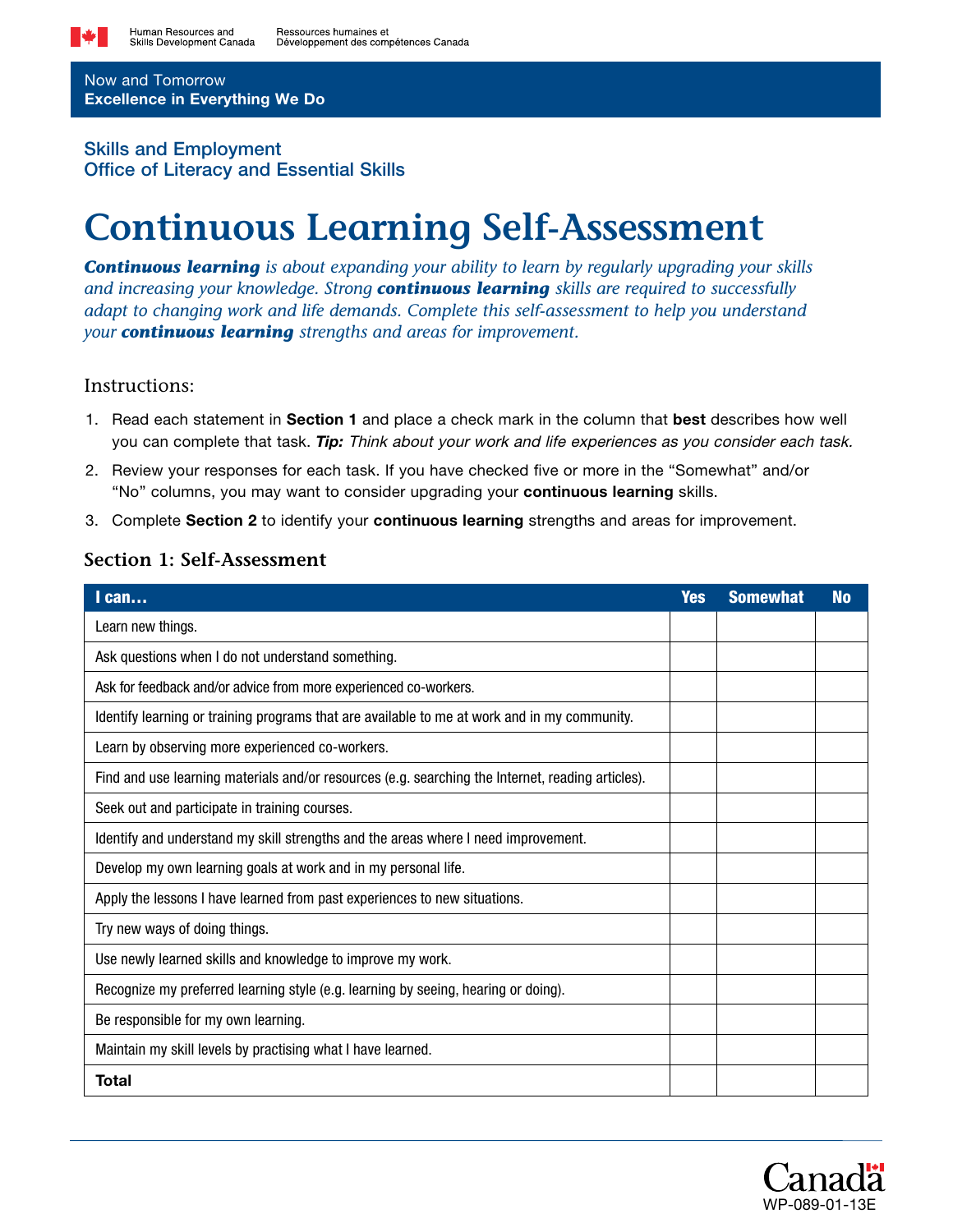## **Section 2: Personal Development**

Completing this section will help you identify your continuous learning strengths and areas that may require improvement.

- Look at the "Yes" column in Section 1 to identify your continuous learning strengths and record them below.
- Look at the "Somewhat" and/or "No" columns in Section 1 to identify the areas that you need to develop or strengthen and record them below.

#### COMPUTER USE STRENGTHS:

I am confident that I can…

E.g. ask for feedback and advice from more experienced co-workers.

| r |  |  |  |
|---|--|--|--|
| ◠ |  |  |  |

*Tip:* Consider using your strengths to help a colleague, friend or family member improve their *continuous learning* skills.

#### AREAS FOR IMPROVEMENT:

I would like to improve my ability to…

E.g. try new ways of doing things.

| റ<br><u>.</u> |  |  |
|---------------|--|--|
| റ<br>ິ.       |  |  |

*Tip:* Strengthen these abilities by incorporating them into your daily activities. Focus on improving one or two abilities at a time.

# **Literacy and Essential Skills—for LEARNING, WORK and LIFE**

To learn more about literacy and essential skills and other related tools, visit **[hrsdc.gc.ca/essentialskills.](http://hrsdc.gc.ca/essentialskills)**